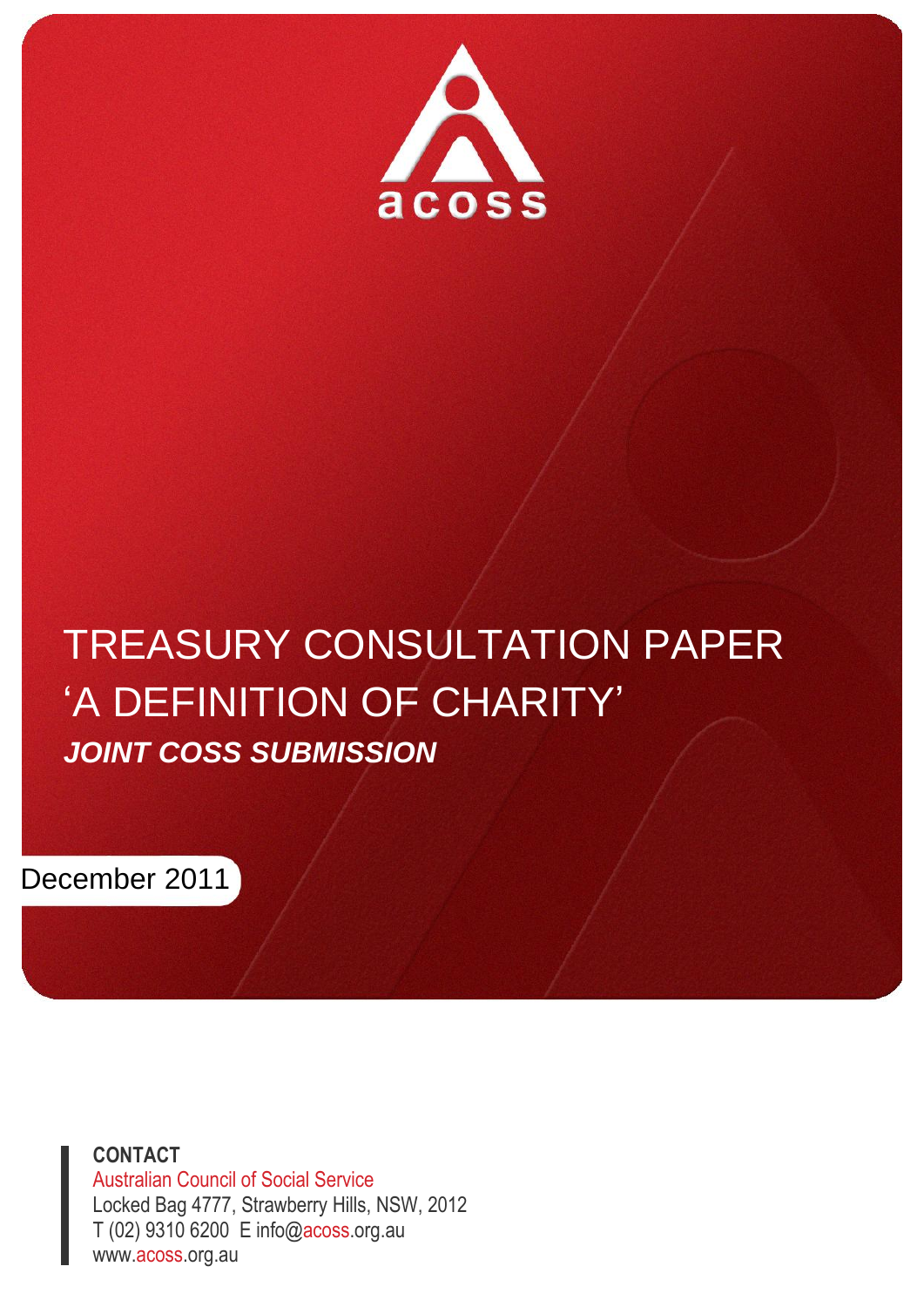First published in 2011 by the Australian Council of Social Service

Locked Bag 4777 Strawberry Hills, NSW, 2012 Australia Email: info@acoss.org.au Website: www.acoss.org.au

ISSN: 1326 7124 ISBN: 978-0-85871-017-7

© Australian Council of Social Service

This publication is copyright. Apart from fair dealing for the purpose of private study, research, criticism, or review, as permitted under the Copyright Act, no part may be reproduced by any process without written permission. Enquiries should be addressed to the Publications Officer, Australian Council of Social Service. Copies are available from the address above.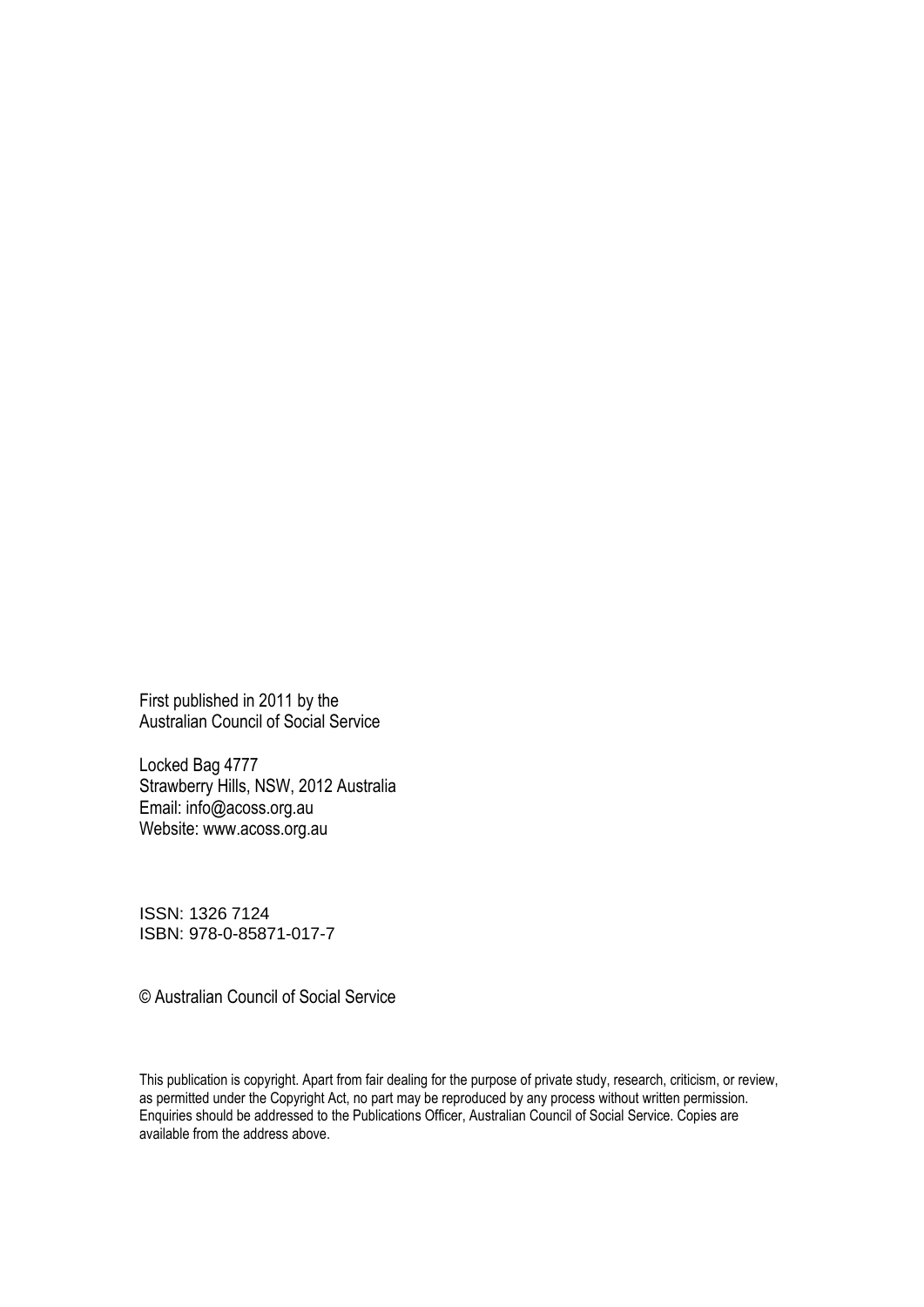

# **JOINT COSS SUBMISSION TO THE DEFINITION OF CHARITY CONSULTATION**

#### **This submission is made on behalf of the national COSS network**

Australian Council of Social Service (ACOSS) ACT Council of Social Service (ACTCOSS) Council of Social Service of NSW (NCOSS) Northern Territory Council of Social Service (NTCOSS) Queensland Council of Social Service (QCOSS) South Australian Council of Social Service (SACOSS) Tasmanian Council of Social Service (TASCOSS) Victorian Council of Social Service (VCOSS) Western Australian Council of Social Service (WACOSS)

#### **About the Councils of Social Service (COSSes)**

The COSSes are the peak bodies representing the needs and interests of service providers and their clients in the non-profit social service sector in Australia. We have over 3000 member across Australia, comprising community service providers, professional associations and advocacy organisations.

We provide:

- $\bullet$ Independent and informed policy development, advice, advocacy and representation about issues facing the community services sector;
- A voice for all Australians affected by poverty and inequality; and,
- A key coordinating and leadership role for non-profit social services across the country.

We work with our members, clients and service users, the non-profit sector, government, departments and other relevant agencies on current, emerging and ongoing social, systemic and operational issues.

This submission is based on the COSS network's analysis of the Treasury Consultation Paper 'A Definition of Charity'.

#### **Introduction**

The COSS network has a keen interest in not-for-profit regulatory reform.

There has been a raft of recent reforms and inquiries into the not-for-profit sector; the introduction of initiatives such as the development of the Australian Charities and Not-for-Profit Commission (ACNC); the current consultations regarding the 'in Australia' requirements; and, the Aid/Watch Tax Ruling TR 2011/T4. All of these provide a strong catalyst for the introduction of a statutory definition of charity. However it is crucial that the definition does not reverse or contradict the raft of other reforms underway.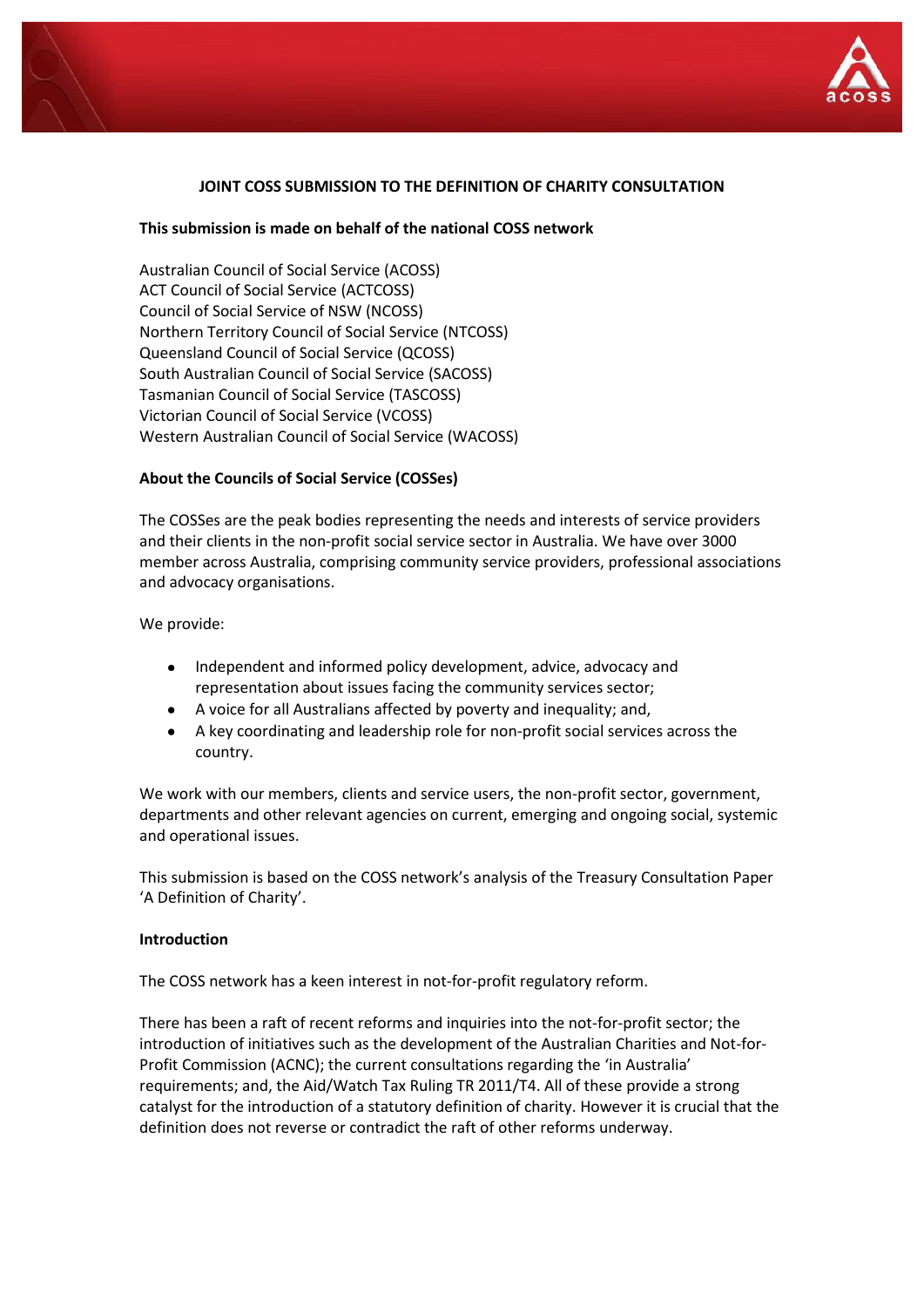The COSS network strongly endorsed the 2001 Charities Definition Inquiry recommendations as they were developed in full and detailed consultation with the sector and attracted widespread support. Following the 2001 Inquiry there has long been strong support for a modernised definition of charity. However there is a concern that the current proposal strays from the original recommendations of the 2001 Inquiry. This stems from two key concerns.

The first is that the case law has moved considerably in recent years, most notably with the decision on Aid/Watch (2010) which went much further than other processes to date in setting out the extent to which advocacy is an acceptable part of charitable purpose. As the capacity for advocacy is a key tenet of the sector's support for a modernised definition of charity, some suggest it may be sufficient to ensure that those administering charitable status act in accordance with the (contemporary) common law.

The second concern relates to an apparent departure in the current policy development towards the statutory definition, from the central role that the 2001 Charities Definition Inquiry played in setting out the terms of a statutory definition. If the 2001 Inquiry's notion of 'benevolent charity' were adopted, it would result in a broader accessibility to status as a public benevolent institution, extending gift deductibility to organisations assisting disadvantaged people whether or not by direct services. This approach has widespread support among our networks and was also the subject of the Productivity Commission's 2010 recommendations on this issue. Yet the current policy development seems to be focused more on the recommendations of the 2008 Senate Economics Committee Inquiry into Disclosure Regimes for Charities and NFP Organisations and the 2010 Senate Economic Legislation Committee Inquiry into the Tax Laws Amendment (Public Benefit Test) Bill 2010. Consequently there are some new complexities to the proposed reforms, particularly on the issue of public benefit, and some renewed uncertainty about the extent to which the reform will satisfy the recommendations of the 2001 Inquiry.

The COSS network would like to see the adoption of the 2001 Inquiry recommendations as part of this process. Our support for the statutory definition of charity rests strongly on the principles established by that Inquiry and we reaffirm its centrality to the current reform.

The most important recommendation from the 2001 Inquiry was not the statutory definition of charity itself; it was the proposed reform of Public Benevolent Institution (PBI) status as that subset of charities whose main purpose was to assist the most disadvantaged in the community, regardless of whether this was via direct service provision. From a taxation standpoint, PBI status is much more important than charitable status alone, as it includes gift deductibility. Ironically, although this was first established with 'traditional charities' in mind, the scope of gift deductibility in the community and social services sector has lagged behind developments elsewhere, such as environmental organisations. The COSS network hopes that this will be further explored by Treasury to ensure the full implementation of the 2001 Inquiry recommendations, as supported by the 2010 Productivity Commission Inquiry into the Contribution of the Not-for-profit Sector.

The COSS network would have liked to have seen more time for this consultation process to occur, particularly given the raft of inquiries concerning the not-for-profit sector currently being undertaken and the parallel development of the ACNC. From a sector perspective it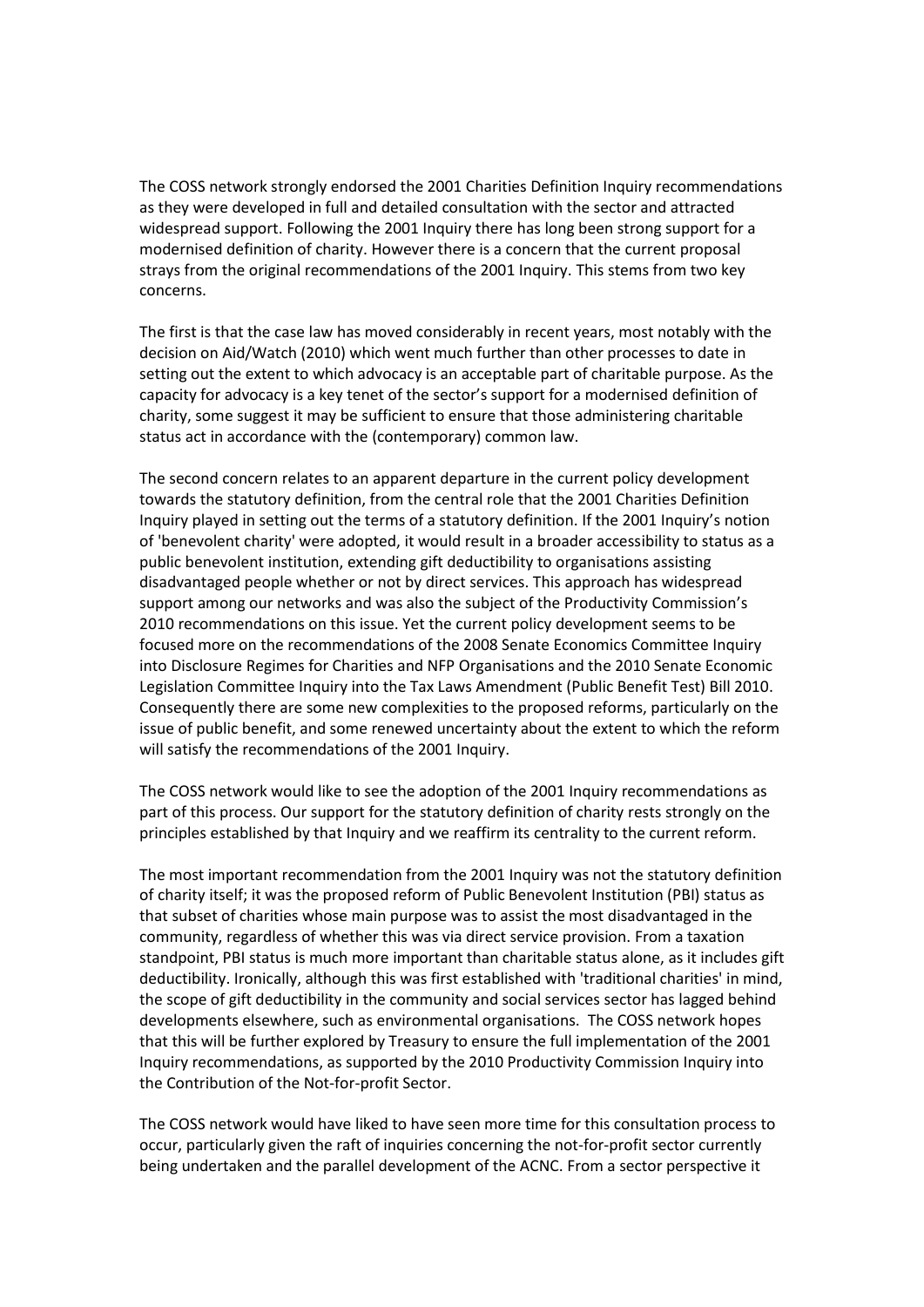would have been helpful for greater linkages across the multiplicity of processes. We have received a strong message from our networks about the confusion at the range of reforms underway and an inability to contribute in the manner organisations would like to, because there is so much reform underway on so many fronts.

The COSS network would also like to add support to the submissions of PILCHConnect, the Not-for-Profit Project - University of Melbourne Law School, and Changemakers Australia.

Please find below our responses to the consultation questions.

# **Consultation Questions**

*1. Are there any issues with amending the 2003 definition to replace the 'dominant purpose' requirement with the requirement that a charity have an exclusively charitable purpose?*

The COSS network does not have any specific issues regarding the core definition contained in the Charities Bill 2003.

Case law and the recent Tax Ruling TR 2011/T4 have provided greater clarity around charitable status. However, we do believe that there needs to be an element of flexibility in relation to dominant purpose, as opposed to blanket prohibition. It would make more sense to clearly define 'dominant purpose' where 'public benefit' is emphasised as per the *Charities Bill 2003 Explanatory Material sec 1.28 - 1.32* (p7-8)

*"1.28 For the dominant purpose of an entity to be charitable, the entity must have a purpose or purposes that are charitable.*

*1.29 Similarly, for the dominant purpose of an entity to be for the public benefit, the entity must have a purpose or purposes that are for the public benefit.*

*1.30 Further, for the purpose or purposes of an entity to be dominant, any other purposes of the entity must further or be in aid of, and be ancillary or incidental to the dominant purpose.*

*1.31 It may be that multiple charitable purposes for the public benefit, when taken together, for a dominant charitable purpose for the public benefit. Therefore, it is not necessary for an entity to show that a single purpose is their dominant purpose.*

*1.32 In determining the dominant purpose of an entity, items that may be considered include, but are not limited to:*

- *The constituent documents of the entity, if the entity has such documents; and*
- *The activities of the entity."*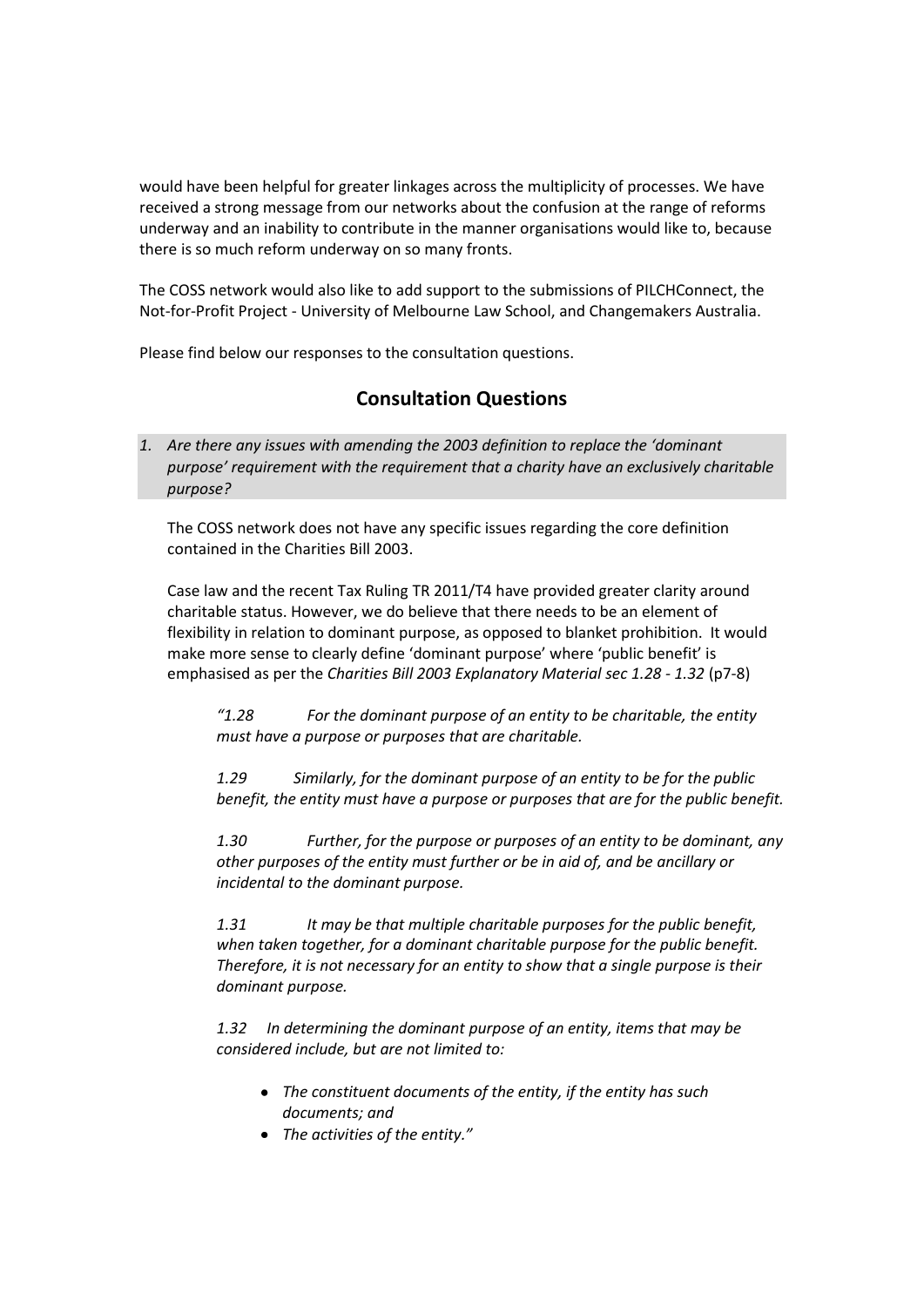Defining 'dominant purpose' also relates to the current work being undertaken by Treasury through the 'in Australia' requirements and the *Better Targeting of Concessions* (unrelated business income) proposal. From a sector perspective, this reform work is interrelated and cannot be viewed in isolation. For example, many COSS network members are uncertain about how their activities would be viewed under the unrelated business income proposals and its intersection with 'dominant purpose definitions'.

An example of this uncertainty can be seen in, for example, social enterprises. Another example could be an organisation where the dominant purpose is providing care for the homeless. In addition it holds sporting activities for its clients and runs an op shop. Both, if viewed in isolation, would not be seen as a 'charitable purpose', however, when viewed as a whole they are ancillary activities to the organisations core purpose.

In Recommendation 3 of the 2001 *Report on the inquiry into the definition of charities and related organisations* states:

*i. "If the entity has other purposes, those purposes must further, or be in aid of, the dominant purpose or purposes, or be ancillary or incidental to the dominant purpose or purposes."*

The COSS network believes that more clarity is required on the related/unrelated definition and that the above recommendation from the 2001 Inquiry be incorporated into the definition. It is vital that any non-charitable work, that is in aid of or ancillary to the dominant purpose of the organisation, not be prohibited under the standard definition. This is also supported by the definition of sole purpose contained in TR 2011/4.

Given this, we prefer the formulations above around "dominant purpose" to the notion of an "exclusively charitable purpose" which is both inflexible and narrower than required, or is misleading in its ordinary meaning.

*2. Does the decision by the New South Wales Administrative Tribunal provide sufficient clarification on the circumstances when a peak body can be a charity or is further clarification required?*

The COSS network would like to see the proposed statutory definition provide clarity in relation to the status of peak bodies. In the discussion paper there is still a lack of a clear definition regarding what constitutes a peak body.

The definition presented by the NSW Administrative Decisions Tribunal in 2003 still requires further clarification, as peak bodies, industry bodies and professional associations would all fall under the definition presented in the discussion paper. We believe that this is not the intention of 'peak body' provisions and that further work must be undertaken to ensure that an adequate definition of what constitutes a peak body is developed. The definition of a peak body must be developed in consultation with the sector, in particular, peak bodies.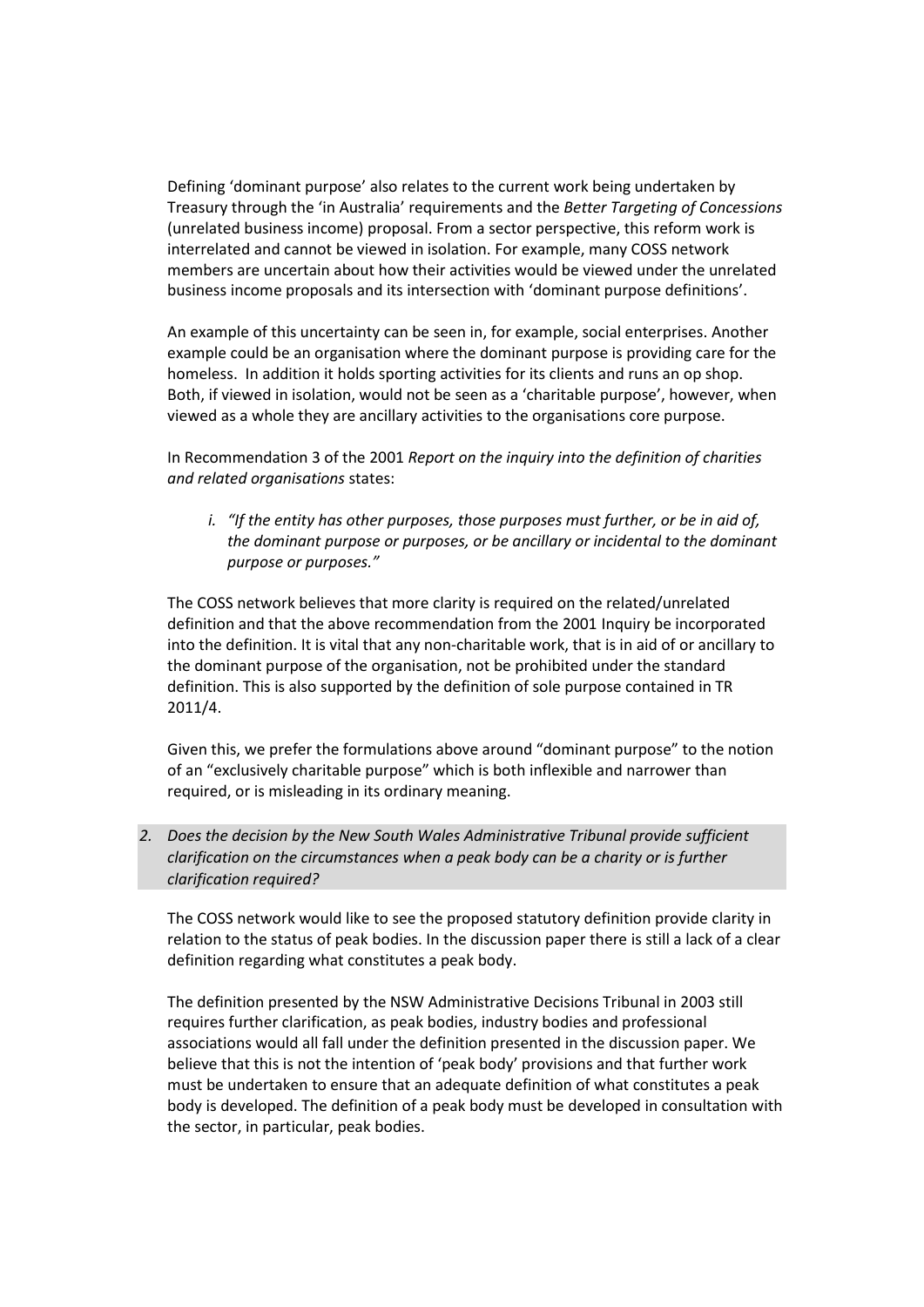The COSS network support the position of the Melbourne University Not-for-Profit Project submission, which draws on the legislation in the UK, Scotland and Northern Ireland, that 'the purposes of peak bodies and also infrastructure organisations should be expressly recognised as a charitable purpose, namely in its promotion of volunteering, the voluntary sector or the effectiveness or efficiency of charities'.

### *3. Are any changes required to the Charities Bill 2003 to clarify the meaning of 'public' or 'sufficient section of the general community'?*

The statutory definition needs to provide clarity in relation to the meaning of 'public', particularly given the complexity of common law in this area.

The argument outlined in Secs 63-64 of the Consultation Paper would appear appropriate and supports the need for greater clarification of *'sufficient section of the general community'* in relation to what the ATO defines as *'numerically negligible',*  particularly taking into account organisations working in geographically isolated areas or with people with rare diseases, etc.

The issue of including a 'detriment or harm' clause in this section needs to be clarified. Some organisations are involved in activities which other sections of the community would consider could cause 'detriment or harm'. While this test is presumably intended to be applied to the immediate activities of a charity (for example a cult intentionally harming members), legitimate charitable activity remains vulnerable under an openended definition in this respect.

The COSS network assumes that a judgement call regarding the balance of activities would be made by the ACNC, but there is a level of concern regarding what criteria will be used to make the determination. The balance of harm and benefit is inherently political and if it is to be included in the Act it would need to be defined in such a manner to avoid politicising potentially controversial activities such as safe sex education, needle exchanges, and so on. If the criteria are not adequately determined in the ruling then the detriment or harm provision may need to be removed as it may become too political a decision.

### *4. Are changes to the Charities Bill 2003 necessary to ensure beneficiaries with family ties (such as native title holders) can receive benefits from charities?*

The COSS network supports the proposal in the Consultation Paper that refers to the New Zealand definition. This provides an example of how the definition can be modified taking into account native title holders and traditional owners who are highly likely to have familial ties. This definition meets both the 'charitable purpose' and the public benefit test requirements.

In relation to this question we would like to refer to the response contained in the Melbourne University submission.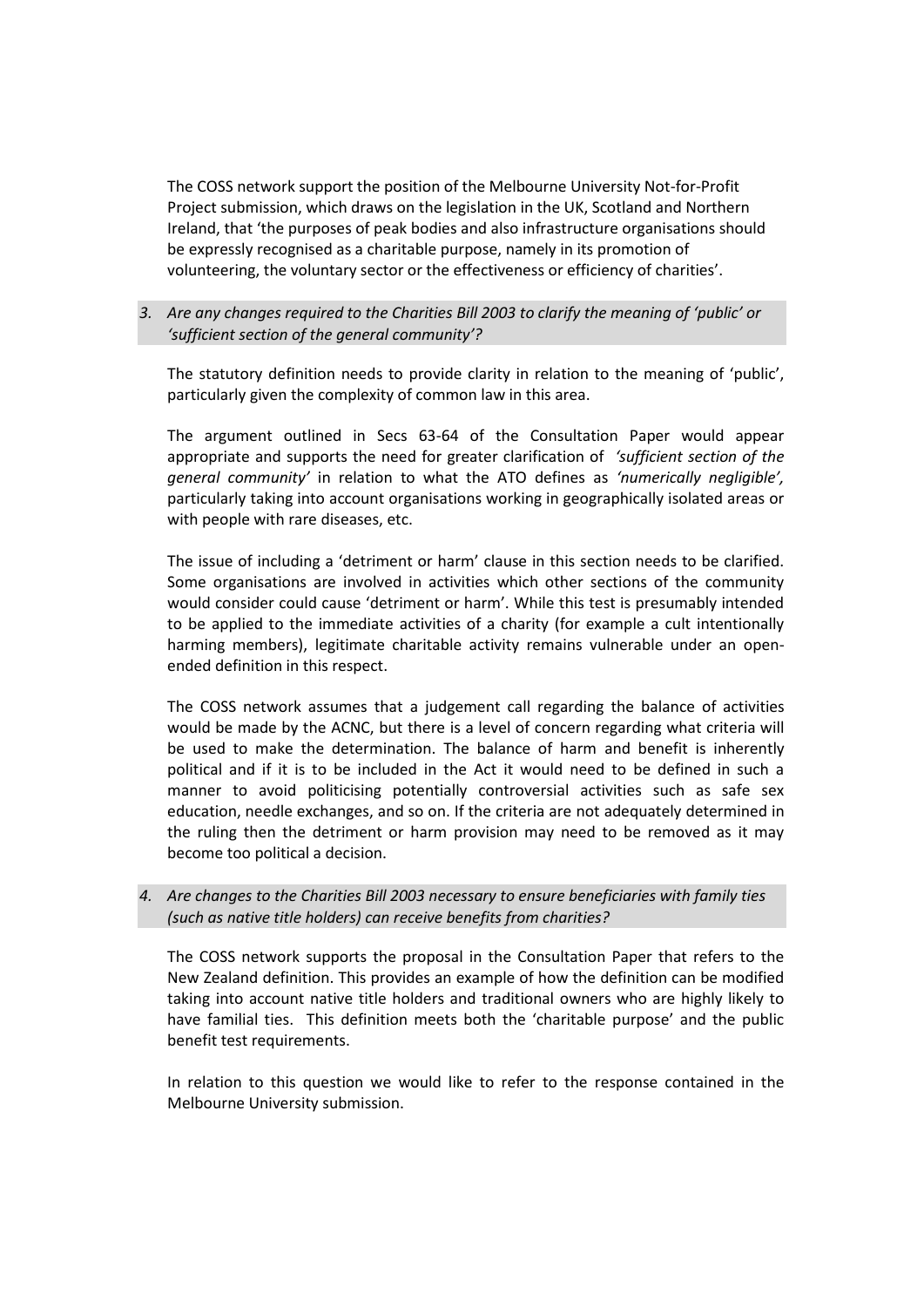*5. Could the term 'for the public benefit' be further clarified, for example, by including additional principle outline in ruling TR 2011/D2*<sup>1</sup> *or as contained in the Scottish, Ireland and Northern Ireland definitions or in the guidance material of the Charities Commission of England and Wales?*

The term 'for the public benefit' could be further clarified by including the concept that '*the dominant purpose of a charitable entity must be altruistic'* as per Recommendation 7 of 2001 Charities Definition Inquiry.

In addition, the inclusion of the principles outlined in TR 2011/4 would provide greater clarity as it does provide guidance on the meaning of what is beneficial to the community. However, we refer to and repeat our comments above in relation to the incorporation of a test of detriment or harm.

*6. Would the approach taken by England and Wales of relying on the common law and providing guidance on the meaning of public benefit, be preferable on the grounds it provides greater flexibility?*

While this approach does provide considerable flexibility and as such has the capacity to take into account future changes within the sector and society in general, it is not equitable.

For an organisation to challenge the meaning of 'public benefit' in the courts they need considerable financial resources, alternatively they need to be able to access pro bono legal assistance. Small to medium NFPs are highly unlikely to have the former and may not even be aware that the latter is a possibility. For reasons of equity, *'for the public benefit'* needs to be clarified in the definition, drawing on common law principles and TR 2011/4.

Our sector could be particularly vulnerable to different perspectives on legitimate charitable purpose if there is not a firm position in statute.

*7. What are the issues with requiring an existing charity or an entity seeking approval as a charity to demonstrate they are for the public benefit?* 

As a COSS network this has been the question that has raised the most discussion amongst our membership and networks, with a diversity of opinion.

On the one hand, if the public benefit test is as outlined in Sec 82, the test is reasonable and not burdensome and will not disadvantage those that currently come under the forth head of charity. However, if the test was expanded to all four heads of charity there is a risk of increasing compliance costs and red tape. In this context we note the submission of Moores Legal which outlines the experience overseas and the practical problems with removing the presumption of benefit. The removal would be detrimental to the commitment of governments at all jurisdictions to reduce the regulatory burden on the not-for-profit sector. Another option is that if the presumption of public benefit

 $\overline{a}$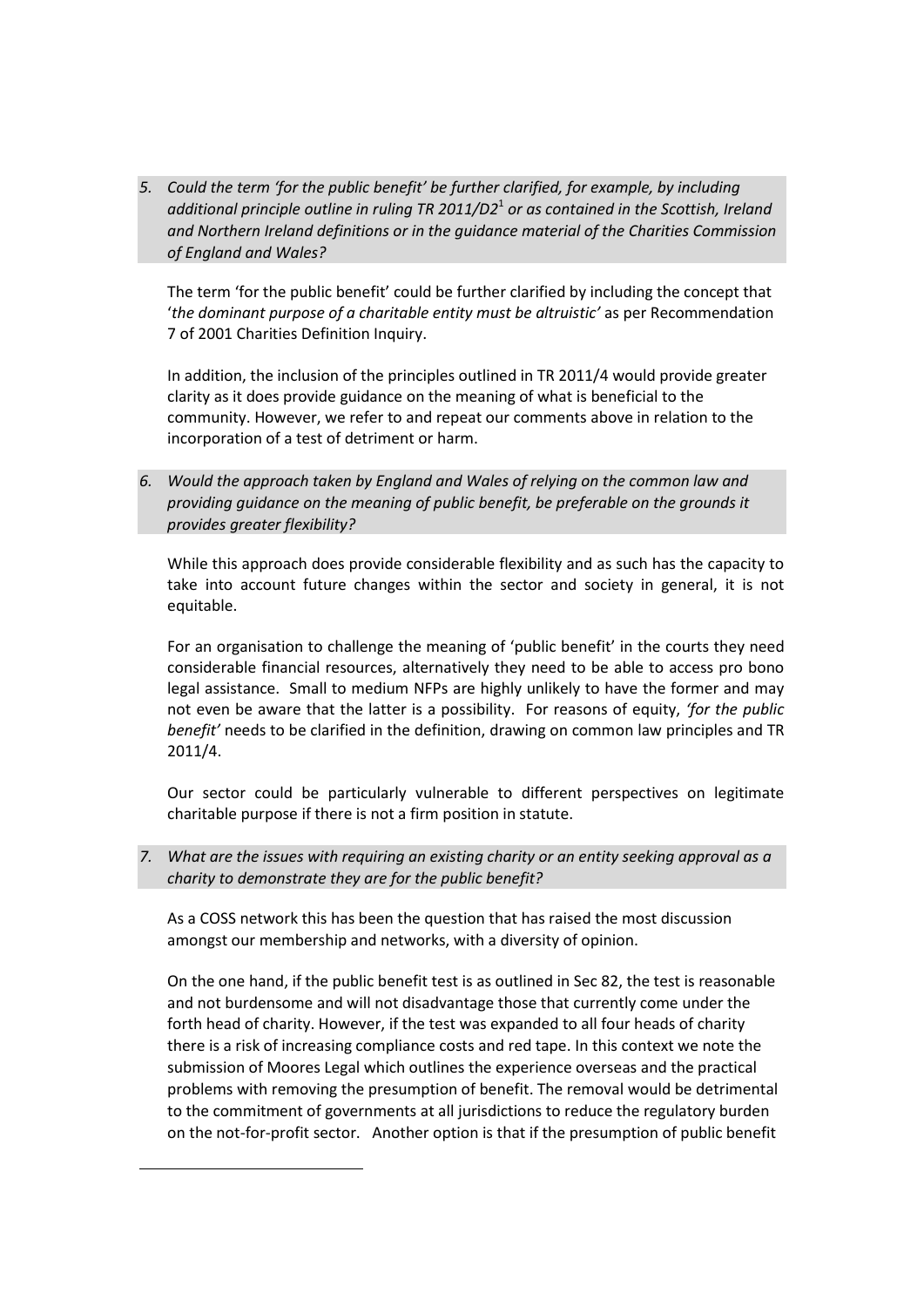is retained, then the ACNC will have the power to disprove public benefit and remove charitable status. When presumption of public benefit has been removed in other jurisdictions, such as the UK, it hasn't solved many problems. When it has been tested there has often been a low threshold for determining charitable status. In addition, presumption of public benefit can be easily rebutted and if there are concerns, the regulator can always look into it regardless. It is also important to note that the removal of the presumption of public was not recommended by the 2001 Charities Definition Inquiry.

The COSS network believe that the preferred way forward is to maintain the presumption of public benefit until the ACNC is established and operational and then have the new entity explore the potential of removing the presumption of public benefit if necessary. If this is to be the role of the ACNC then this will, as PilchConnect's submission highlights, require adequate funding and powers.

*8. What role should the ACNC have in providing assistance to charities in demonstrating this test, and also in ensuring charities demonstrate their continued meeting of this test?*

This question appears to assume a reversal of the presumption of public benefit, which is not fully supported, as per our comments in the previous question. There is a further concern with this question in that the framework for and functions of the ACNC are still under development. Therefore we would not want to pre-empt any response or position that the COSS network may have in relation to the scope and role of the ACNC.

The COSS network does however support the position of Melbourne University that 'the ACNC should be required to provide further guidance on the test of public benefit'. The COSS network believes that the ACNC will be crucial in addressing inconsistencies and overly onerous regulatory processes across the sector. Central to its role will be the education and support functions to the sector. A carrot and stick approach to regulation will not be successful, particularly given the complexity of the sector and the associated compliance requirements.

The establishment of the ACNC will provide the framework for other important reforms to ensure a national approach to things like accounting standards and fundraising. However, it is vital that the sector is involved in the work of the ACNC at every juncture.

*9. What are the issues for entities established for the advancement of religion or education if the presumption of benefit is overturned?*

Please refer to our response to question 7. However, should the presumption of benefit be overturned presumably they would need to demonstrate 'benefit' under the new requirements. This is a reasonable expectation should the presumption be removed.

### *10. Are there any issues with the requirement that the activities of a charity be in furtherance or in aid of its charitable purpose?*

The COSS network support the view of Melbourne University's submission that an activities test should not be included in the definition as it confuses the concepts of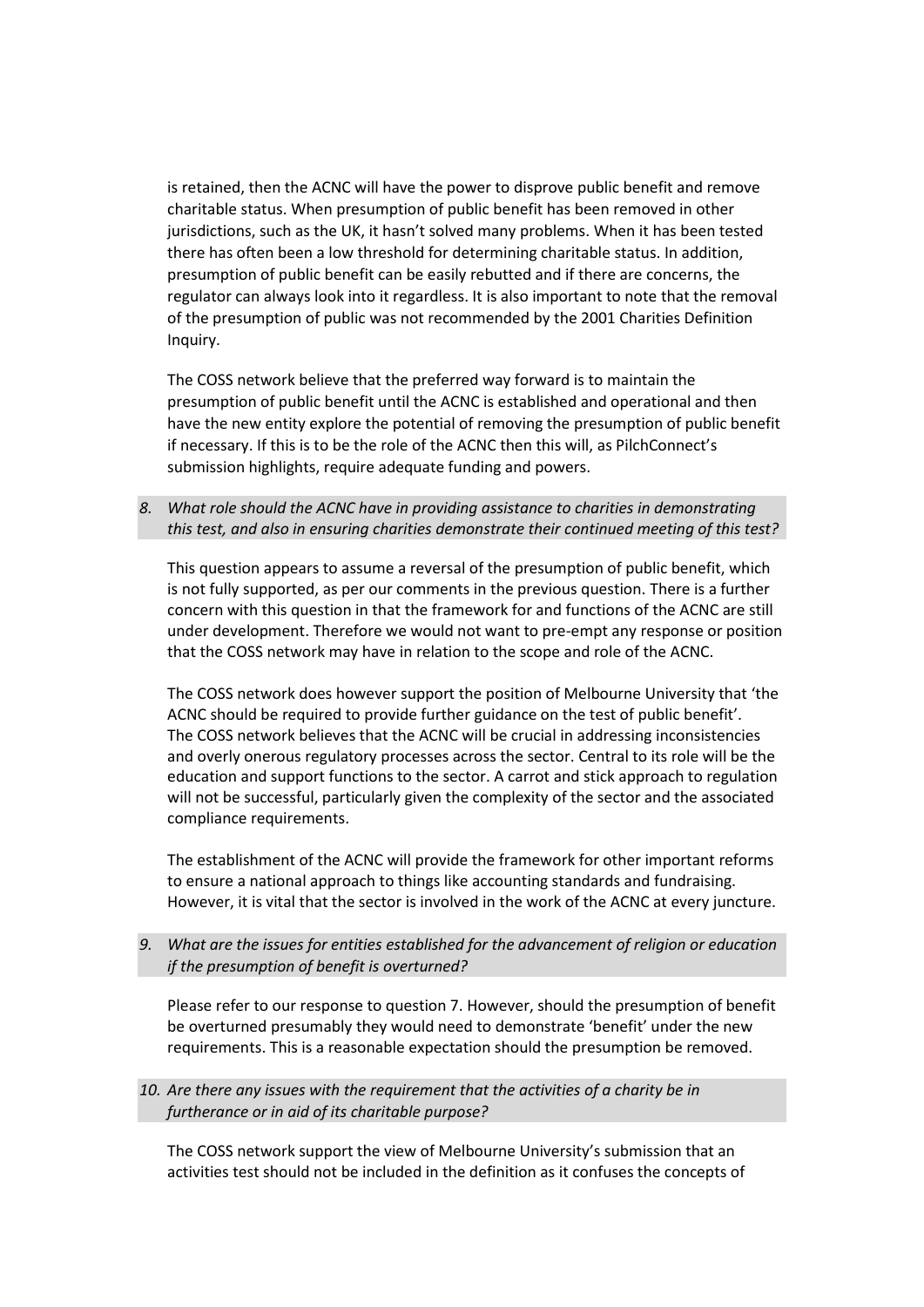charity law and it is not undertaken in comparable legislation in other jurisdictions. The principles are well set out in TR 2011/4. The discussion of charitable status should be about purposes not activities as government, courts or regulators should not generally be assessing the merits of how charities pursue their purpose.

In this framework, charities should be able to do all legal things in furtherance of their charitable purposes. This framework makes any activities test redundant except in circumstances where there is a concern about activities that reveal a non-charitable purpose – in which case, as the Melbourne University submission points out the current law already enables activities to be taken into account. Accordingly, there is no need to complicate a statutory definition by reference to activities, but if such an activities test is to be introduced it must adequately reflect the principles in common law.

## *11. Should the role of activities in determining an entity's status as a charity be further clarified in the definition?*

Please see our response to question 10.

# *12. Are there any issues with the suggested changes to the Charities Bill 2003 as outlined above to allow charities to engage in political activities?*

The High Court's *Aid/Watch* decision has identified and protected the right of charitable organisations to be involved in advocacy as an integral part of their charitable purpose. However the COSS network is concerned that the principles of the *Aid/Watch* decision are not adequately reflected in the suggested changes and would like to see this revisited to ensure that the principles of TR 2011/4 are adequately captured.

The COSS network would also like to highlight that there could be cases where there may be considerable difficulty in separating policy and law reform work from a political cause/activity. Obvious examples include the relationship between environment issues and the Green's political platform, the work of those providing support and advocacy around problem gambling and various "no-pokies" MPs, and disability advocates supporting people with disabilities running for parliament.

It is feasible that an organisation advocating for policy or law reform around a particular issue could be perceived as supporting a specific political candidate, party or cause. There may be situations where a cause or issue is taken up by a political party as a result of an organisation's advocacy – in this situation would the organisation be required to stop advocating around this issue?

Again, the focus of a definition of charity should be on the purpose of an organisation, not the activities undertaken in furtherance of that purpose. Thus, while a political purpose may not be charitable, a charity should be able to engage in 'political' analysis and discussion. Our understanding is that the current tax law recognises this and we are concerned that the Consultation Paper is a step backward and could potential constrain advocacy.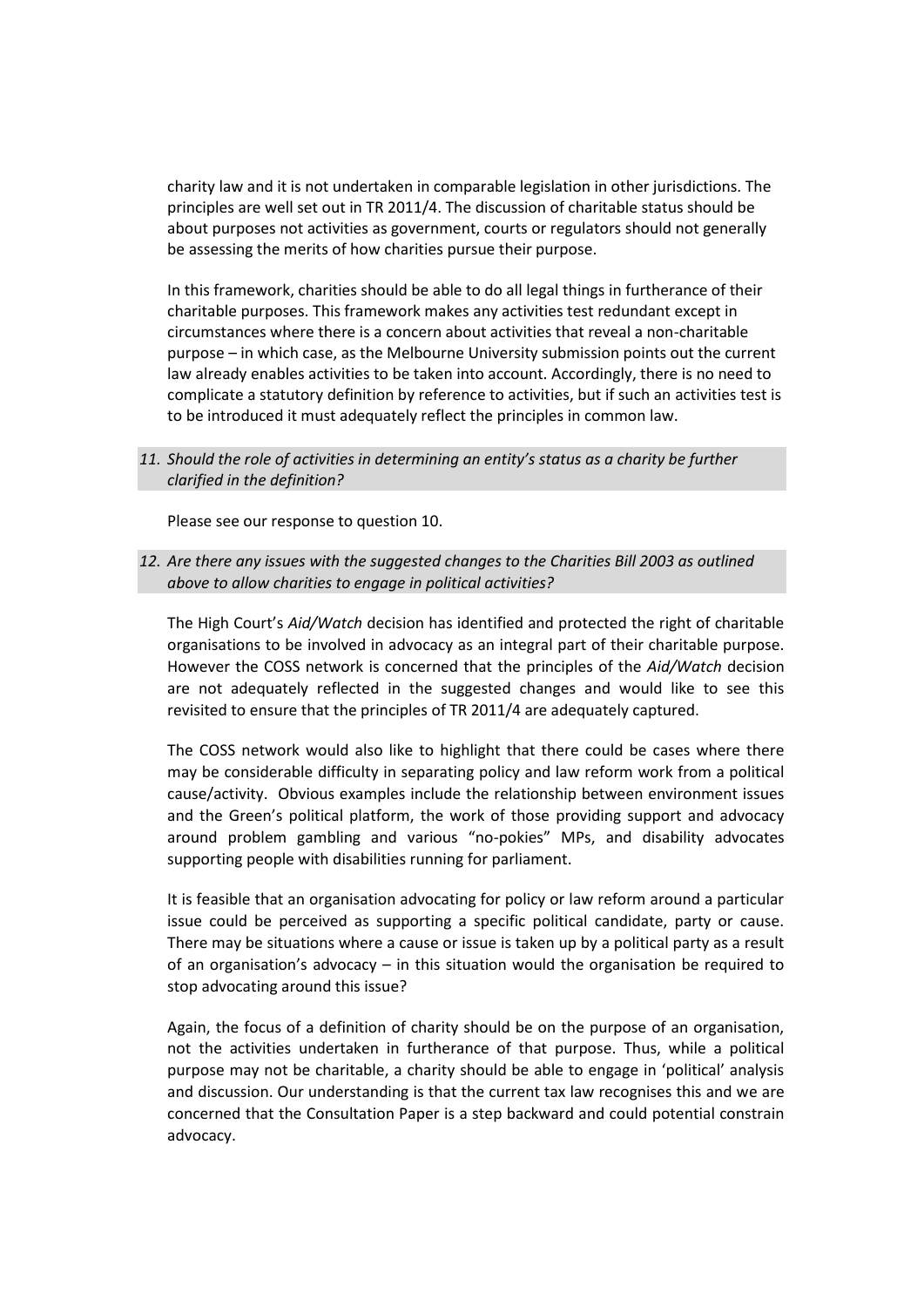The COSS network would particularly like to express our support for the submissions of PilchConnect, Melbourne University and Changemakers Australia in relation to both question 12 and question 13.

# *13. Are there any issues with prohibiting charities from advocating for a political party, or supporting or opposing a candidate for political office?*

This is a complex question, particularly for peak bodies and other organisations engaging in advocacy on behalf of marginalised groups in our community. These organisations have a critical role in the generation of public debate and the development of policy, particularly in the lead up to elections. In many instances charities are the only people speaking alongside those who are experiencing disadvantage or those who have a limited public presence. The definition must not limit this role. The COSS network believes that our members have a right to participate in advocacy, as long as it is pursuant with their charitable purpose.

Charities, given that they have already established their charitable purpose, should be allowed to engage in legal activities pursuant to their charitable purpose. It is important that charities are able to discuss issues and engage in policy debate and reform. For example, putting out a policy scorecard in the lead up to an election to inform the general public is a key part of COSS network advocacy and analysis.

There is a possibility that the prohibition against supporting political parties or candidates could constrain advocacy through a fear of the politicisation, perceived or otherwise, of an organisation's position if political party adopts them. This undermines the purpose of charity advocacy. This is why it is vital that the core focus of the definition be on an organisation's purpose/s, rather than their activities.

### **Illegal Activity**

The other activity which would disqualify an NGO from being a charity is illegal activity. However, some of the wording in the Consultation Paper is significantly broadened from the 2003 Charity Bill definition (s4[e]) which was about not engaging in a serious offence. The Consultation Paper picks up the Charities Bill wording at paragraph 115, but then at paragraph 116 refers to "supporting illegal activities" as a disqualifying activity. While a regulatory regime to penalise rather than deregister is welcome, the two formulations are very different and might have consequences for advocacy.

It is not clear what "supporting illegal activities" might be – particularly given that the law of protest in Australia is completely unclear and there are few or no clear civil rights. If a group organised a protest involving some minor illegality (for example, banner drops, blocking footpath/traffic) and a charitable organisation made a statement in support of the protester's cause – would this be "supporting" that activity?

Our sector would have particular concerns around the "supporting illegal activities" formulation in relation to public health issues. For instance, would safe sex advice for those in the sex industry be seen as supporting illegal activities, or needle exchanges or even detox facilities be seen as supporting drug use? Even if this was not the intent of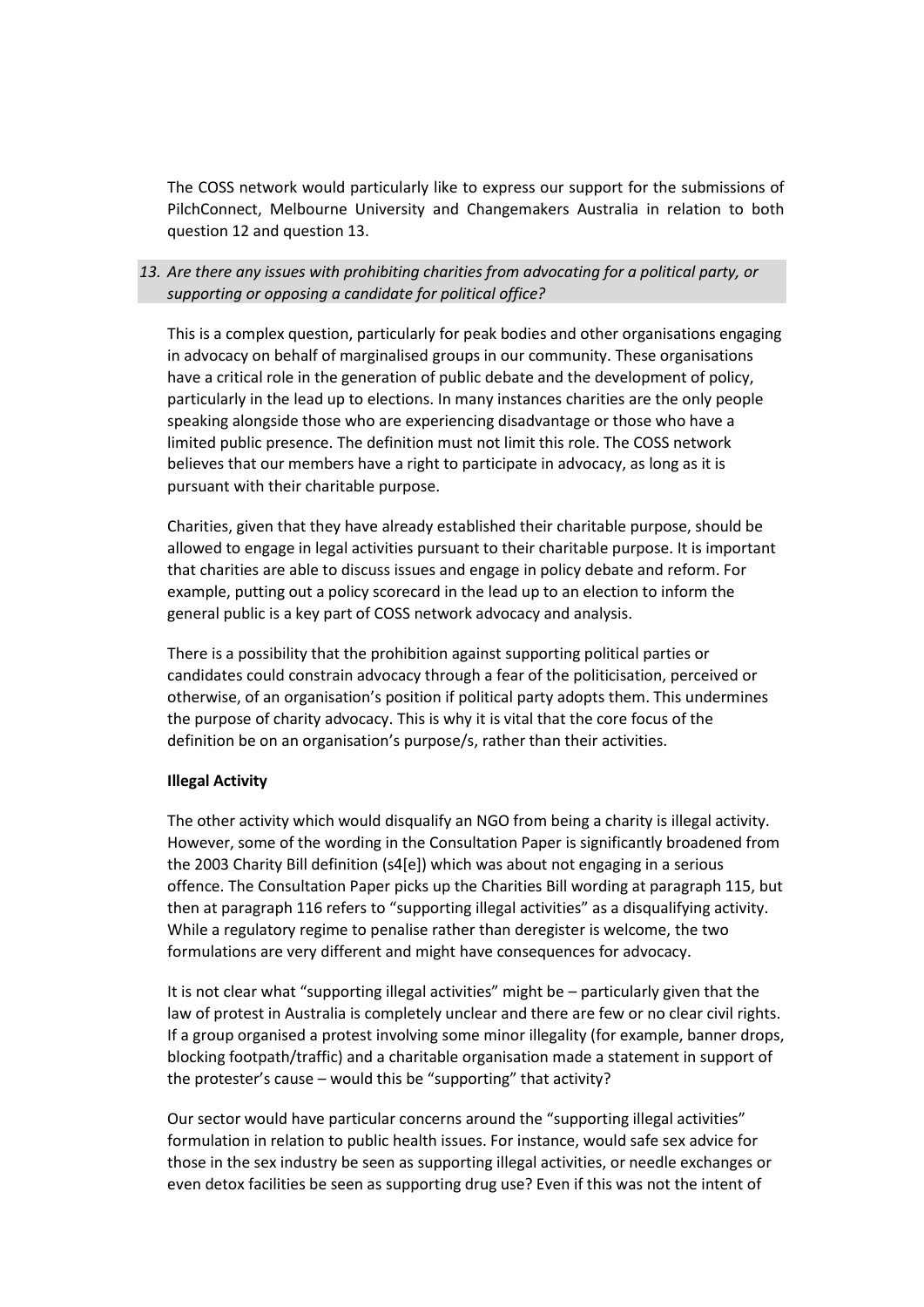the Act, the fear of crossing a very vague line of "support" may shut down or deter some charitable activities. Much better to have a clearer line that says simply that charities shall not engage in unlawful conduct as per the 2003 Bill.

*14. Is any further clarification required in the definition on the types of legal entity which can be used to operate a charity?* 

The COSS network believes that the ACNC will be able to provide further clarification to entities, and may also have a level of discretion in making decisions regarding more complex entities.

*15. In the light of the Central Bayside decision is the existing definition of 'government body' in the Charities Bill 2003 adequate?*

It is important that *Sec 3 (1) (b) Charities Bill 2003* be amended to clearly reflect the High Court's *Central Bayside* ruling. The definition as it currently stands ie '*a body controlled by the Commonwealth, a State or a Territory;* does not reflect the High Court's ruling on a '*government body'*.

- *16. Is the list of charitable purposes in the Charities Bill 2003 and the Extension of Charitable Purposes Act 2004 an appropriate list of charitable purposes?*
- *17. If not, what other charitable purposes have strong public recognition as charitable which would improve clarity if listed?*

The COSS network would encourage Treasury to look to other jurisdictions definitions to see how they capture charitable purposes. While the list provided, at a surface level, covers the field of the sector, it is vital that all activities engaged in for charitable purposes are actually covered in the list. It is essential that there be clear explanatory materials as to what the heading 'any other purpose that is beneficial to the community' includes. Areas such as community development and increasing social and economic participation are not adequately determined.

The COSS network also supports the submission of the Community Housing Federation of Australia that the provision of not-for-profit community housing be regarded as a charitable purpose. England, Wales, Scotland and North Ireland recognise housing as a designated charitable purpose and we recommend that this become the case of not for profit housing providers under the new revised definition of charity.

The COSS network would like to reinforce the call of Changemakers Australia to including the word 'prevention' in addition to 'advancement' under charitable purposes where relevant. The understanding/definition of the term 'advancement' needs to take into account the role/term of 'prevention', e.g. 'advancement of health which includes preventative and curative purposes. This reflects the significant shifts in research and public policy towards prevention as having greater positive effect and providing a more affordable and sustainable objective than reacting to problems once they exist. There are numerous community welfare organisations where prevention is a primary object